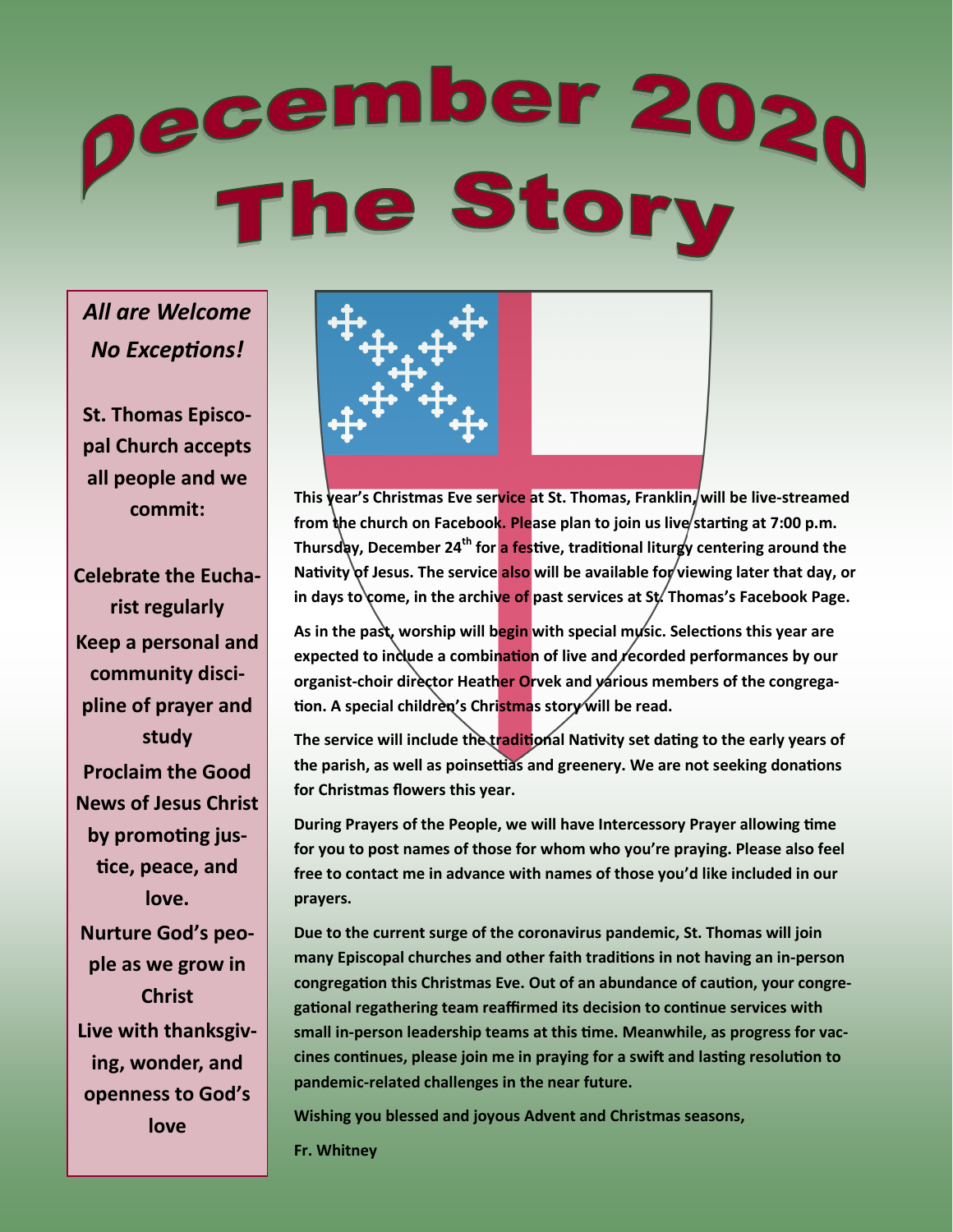# **Vestry Candidates Sought for St. Thomas**

### *The greatest among you will be your servant.* Matthew 23:11

### As the holy season of Advent approaches, Fr. Whitney and I are putting the call out for parishioners willing and able to represent St. Thomas on its Vestry.

In the Episcopal Church, the Vestry is a parish's legal representative concerning all matters pertaining to its corporate property. Its basic responsibilities include managing resources and finances, supporting clergy, ministering to parishioners, ensuring effective organization and planning, and providing guidance and support to the church's mission.

At St. Thomas, Vestry members represent the congregation by serving three-year terms. Serving on Vestry is a commitment of time and talent. It is also a rewarding and fulfilling service to our church community.

The terms of two current St. Thomas Vestry members are scheduled to end, and new Vestry members will be elected, at our next Annual Meeting on Sunday, January 31st, 2021. Annual Meeting most likely will be virtual, on Zoom.

Please contact Fr. Whitney or me if you are willing and able to serve St. Thomas, the Diocese of Indianapolis and the Episcopal Church.

--Dave Buchholz

### Pandemic Update:

In a November 13<sup>th</sup> update about the public health crisis, Bishop Jennifer Baskerville-Burrows said that "as a diocese, a state and a country, we are entering an intense new phase of the COVID-19 pandemic." Her letter said that, "At this time, I do not plan to take the extraordinary step of closing our buildings, as I did in the spring during the first phase of the pandemic." Those plans will change, if the governor issues a shelter-in-place order.

Bishop Jennifer reminded everyone that Diocesan guidelines for regathering for worship allow in-person services and meetings only when congregational regathering teams deem such gatherings as safe. The Bishop recently heard from many congregations that decided to suspend in-person worship on a weekby-week basis as their local health conditions dictate.

From November 15<sup>th</sup> to 29<sup>th</sup>, Johnson County averaged 143 new daily positive cases of the coronavirus, according to the Indiana State Department of Health's Coronavirus Dashboard. In previously released guidelines, the Diocese recommended in-person worship be permitted in locations with about five new cases per day.

"Worshiping via videoconference or livestream," she said, "remains the preferred choice if case counts are high and the availability of hospital beds is low in your area."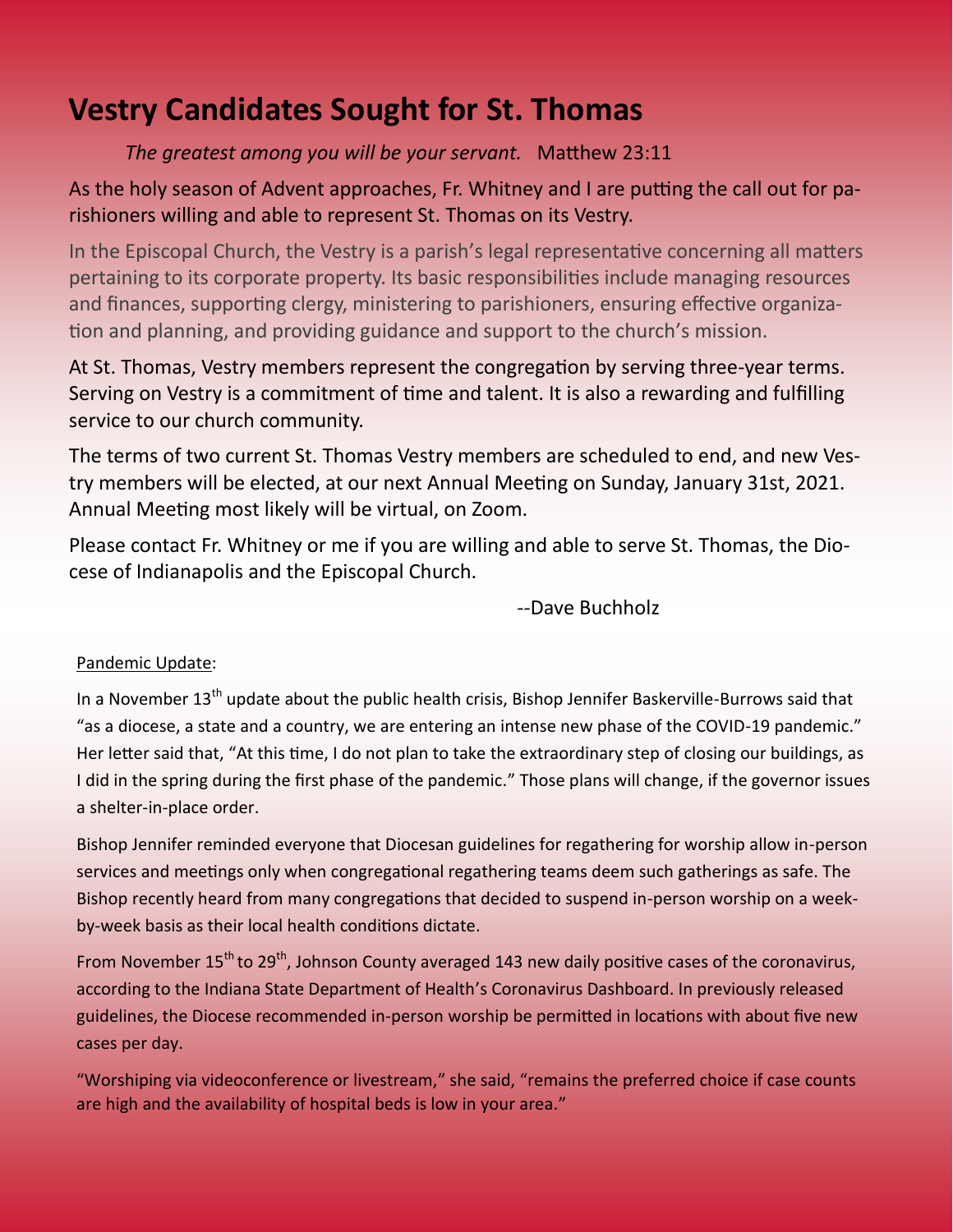A member of our church family, Marta Pincheira, is in military service in Afghanistan. She has recently extended her mission and relocated. When we have an updated address for Marta, we will share it with everyone. Please do not send further correspondence until she provides a new address.

Enjoy this picture of Marta as she leads a Fourth of July parade.



Marta Pincheira, who recently extended her mission in Afghanistan to serve with an elite U.S. Army unit, has sent her fellow parishioners a holiday care package.

As a token of appreciation for the cards, letters and prayers she has been receiving from the folks at St. Thomas, Marta surprised us with a package containing at least twenty t-shirts and workout tops. The short-sleeve cotton or synthetic shirts are mostly black, dark gray, light gray or blue, and range in size from Medium to XXL. Most have graphic designs of locations or operations in Afghanistan.

If you would like a shirt – or several – please email Fr. Whitney Smith at [whitinindy@hotmail.com](mailto:whitinindy@hotmail.com) to arrange for pickup.



Sign-up for Panera Bread Ministry using the sign-up genius:

**https:// www.signupgenius.com/ go/409084BA9A62BA46-panera**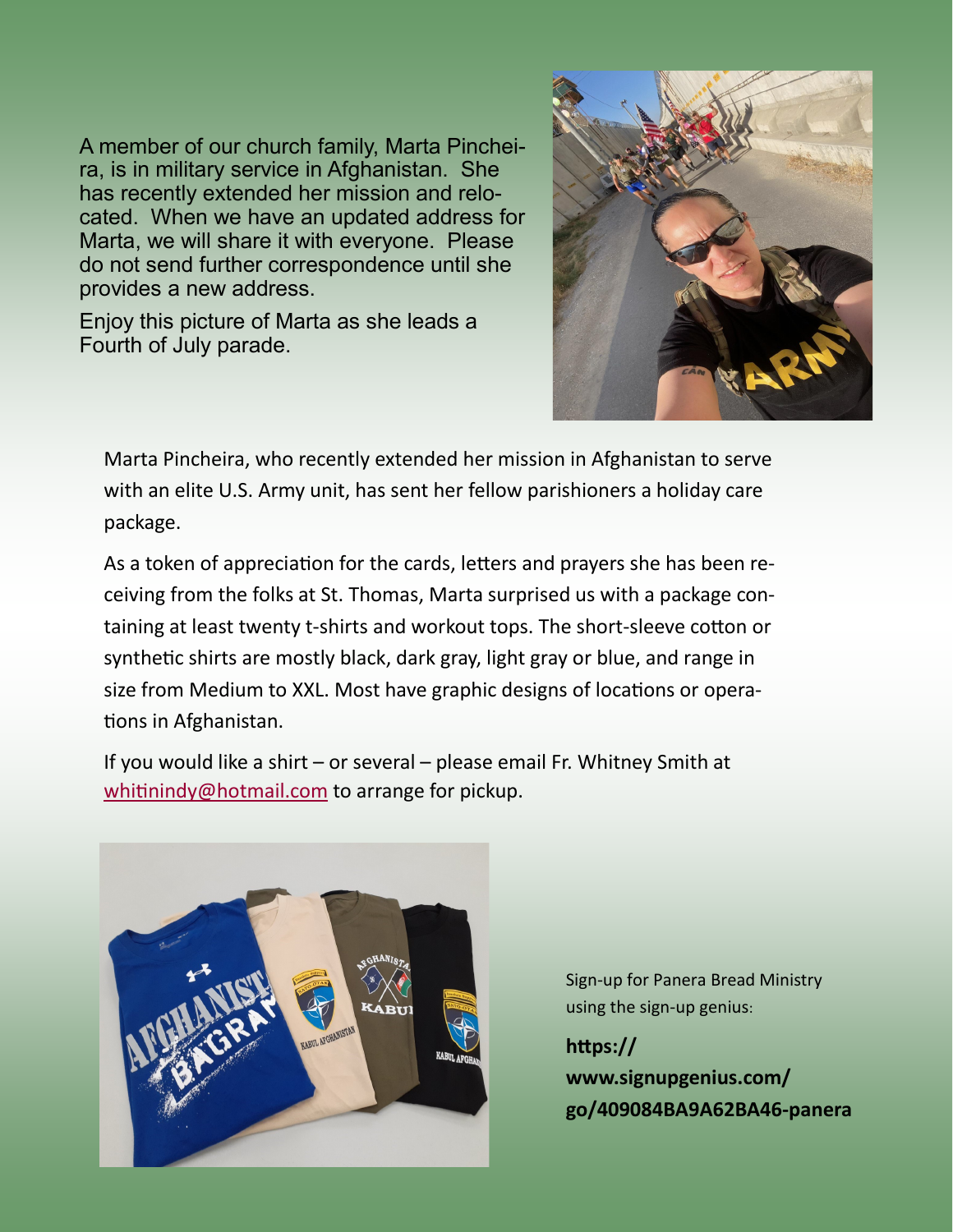

[This Photo](https://commons.wikimedia.org/wiki/File:Note.svg) by Unknown  $\mathcal{L}_\mathcal{D}$  is licensed under [CC BY](https://creativecommons.org/licenses/by-sa/3.0/)-SA  $\mathcal{L}_\mathcal{D}$ 

## **NEW NEWS FROM THE TREASURER**

1**. First, thank you for continuing your support of St. Thomas. As we end the year, I can provide an updated contribution statement if you would like to receive one.** 

**2. If you wish to mail your contribution but do not want to send it to the church, you are welcome to mail it to KAREN SMITH's home address. I will be out of town beginning December 18th until March 1st. Karen will be making the deposits.** 

> **Karen Smith 4530 Hickory Ridge Blvd. Greenwood, IN 46143**

**3. We are still sending an email to alert contributors when checks have been deposited. Please contact me if you mail a check and do not receive an email from us within 2 weeks of mailing the contribution. As always, please do not hesitate to contact me if you have any questions!**

**4. Year-end contribution statements will be emailed or mailed by January 15th.**

**Thank you – Marti Ramsey MLRAMSEY51@GMAIL.COM; 317-441-3819**



Due to your generous support of Reid and Austin Smith in their Scouting adventures, they are on their way to accomplishing their scouting goals. Reid had \$658 in wreaths sales and Austin had \$2259 in popcorn sales. Reid is on his way to Philmont Scout Ranch next summer and Austin will be attending summer camp. Thank You!